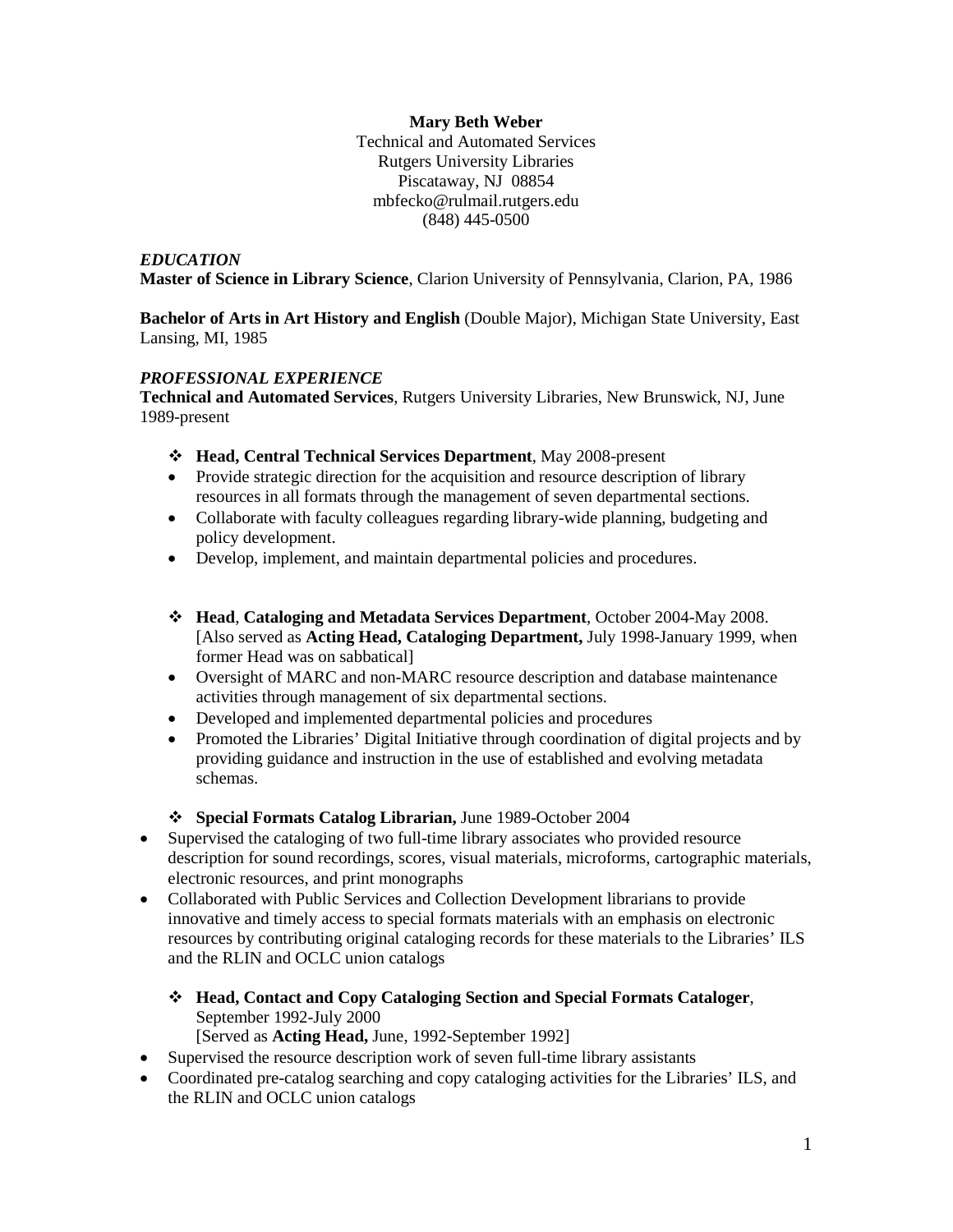- Revised the copy cataloging workflow to transition staff from using paper work forms to cataloging directly online
- Provided original cataloging for visual materials, sound recordings, maps, microforms, and electronic resources

**Jackson Library,** Lander University, Greenwood, SC**,** August 1986-May 1989 **Assistant Cataloger and Reference Librarian**

- Provided original and copy cataloging for resources in a variety of formats
- Provided reference assistance
- Taught bibliographic instruction courses and special courses by request
- Served as an academic advisor to students with undeclared majors

#### *PUBLICATIONS*

# **Books**

**Hall-Ellis, Sylvia and Mary Beth Weber.** *Contemporary Cataloging in an RDA Environment: A Handbook for Students and Practitioner,* Chicago: American Library Association, in process (anticipated publication date of September 2016), 850 pp.

**Weber, Mary Beth**. *Rethinking Library Technical Services: Redefining our Profession for the Future*, Lanham, MD: Rowman & Littlefield Publishers, Inc., 2015, 220 pp.

**Weber, Mary Beth** and Fay Angela Austin. *Describing Electronic, Digital, and Other Media Using AACR2 and RDA: A How-To-Do It Manual and CD-ROM for Librarians*, New York, N.Y.: Neal-Schuman Publishers; London: Facet Publishing, 2011, 301 pp.

**Weber, Mary Beth**. *Cataloging Nonprint and Internet Resources: A How-To-Do-It Manual*, New York, N.Y.: Neal-Schuman Publishers, 2002, 379 pp.

**Fecko, Mary Beth.** *Electronic Resources: Access and Issues*, London: Bowker-Saur, 1997, 148 pp.

**Fecko, Mary Beth.** *Cataloging Nonbook Materials: A How-To-Do-It Manual*, New York, N.Y.: Neal-Schuman Publishers, 1993, 204 pp.

#### **Peer- Reviewed Articles**

Agnew, Grace, Dan Kniesner and **Mary Beth Weber**. "Integrating MPEG-7 into the Moving Image Collections Portal," *Journal of the American Society for Information Science and Technology*, Vol. 58, No. 9, 2007, pp. 1357-1363.

**Weber, Mary Beth**. "Factors to Be Considered in the Selection and Cataloging of Internet Resources," *Library Hi Tech*, Vol. 17, No. 3, 1999, pp. 298-303.

#### **Reviews**

*SPEC Kit 292: Institutional Repositories, July 2006*, edited by University of Houston Libraries, Institutional Repository Task Force, Charles W. Bailey, Jr., chair, Washington: Association of Research Libraries, 2006, 174 p., reviewed by **Mary Beth Weber** in *Library Resources &Technical Services,* Vol. 52, No. 4, October 2008.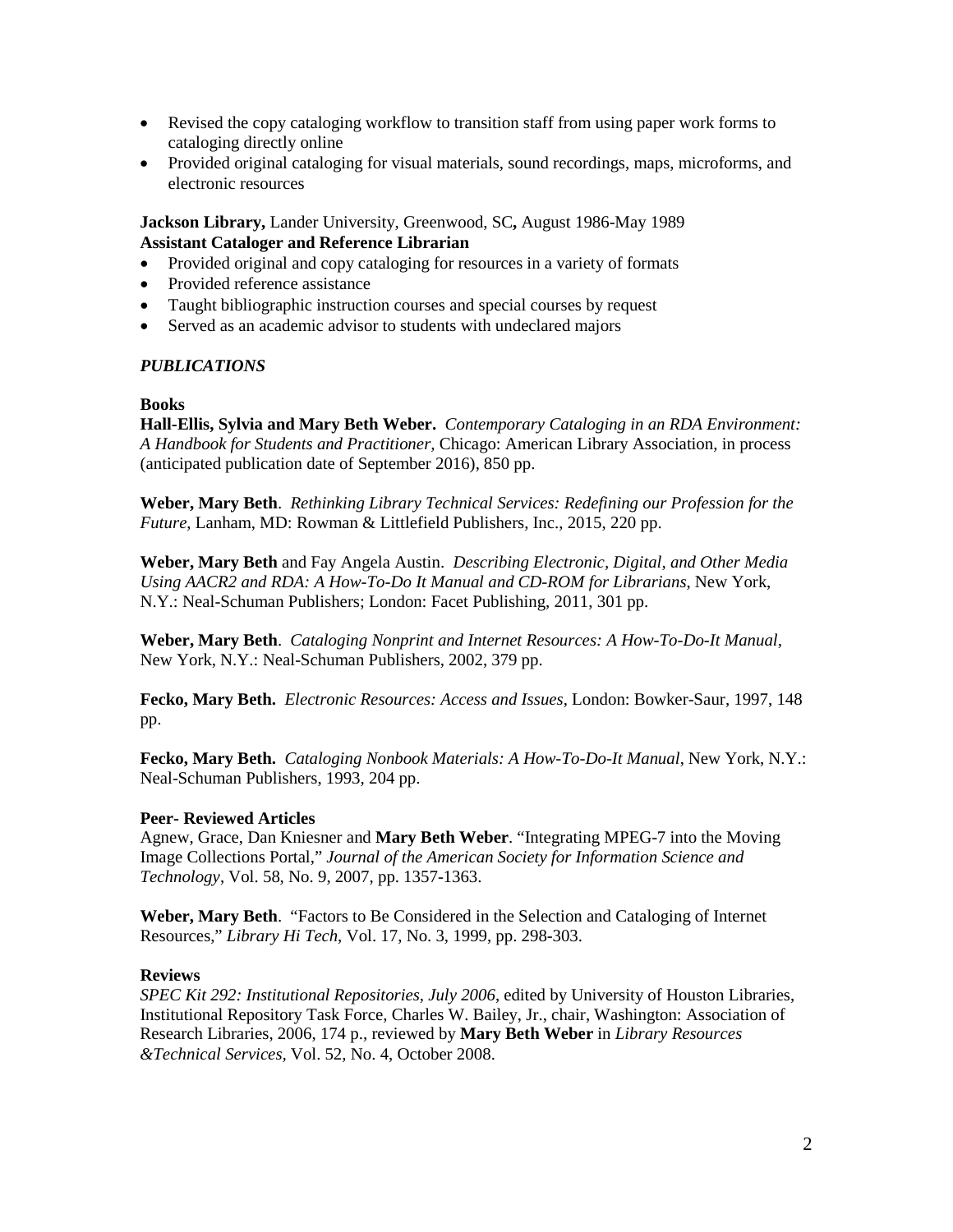*Metadata: A Cataloger's Primer*, edited by Richard P. Smiraglia. New York: Haworth Information Press, 2005, 303 p., reviewed by **Mary Beth Weber** in *Library Resources & Technical Services,* Vol. 52, No. 4, October 2008.

*Becoming a Digital Library*, edited by Susan J. Barnes, New York: Marcel Dekker, 2004, 234 p., reviewed by **Mary Beth Weber** in *Library Resources & Technical Services*, Vol. 51, No. 3, July 2007.

*Innovative Redesign and Reorganization of Library Technical Services: Paths for the Future and Case Studies*, edited by Bradford Eden, Westport, Conn.: Libraries Unlimited, 2004, 480 p., reviewed by **Mary Beth Weber** in *LIBRES: Library and Information Science Electronic Journal*, Vol. 14, Issue 2, September 2004.

*Improving Online Public Access Catalogs*, by Martha M. Yee and Sara Shatford Layne, Chicago: American Library Association, c1998, 220 p., reviewed by **Mary Beth Weber** in *Library Resources & Technical Services*, Vol. 43, No. 1, January 1999, p. 60-61.

*A.V. in Public and School Libraries: Selection and Policy Issues*, edited by Margaret J. Hughes and Bill Katz, New York: Haworth Press, c1994, 110 p., reviewed by **Mary Beth Fecko** in *Library Resources & Technical Services*, Vol. 39, No. 1, January 1995, p. 101-102.

*Origins, Content, and Future of AACR2 Revised*, edited by Richard P. Smiraglia, Chicago: American Library Association, 1992, 139 p., reviewed by **Mary Beth Fecko**, in *College & Research Library News*, Vol. 54, No. 1, January, 1993, p. 82.

#### **Presentations**

**Weber, Mary Beth**, "How to Mentor Others," July 22, 2015 and October 20, 2015 [two sessions], Webinar, LibraryLinkNJ.

**Weber, Mary Beth** [session moderator and introductory speaker], with Amy K. Weiss, Julie Renee Moore, Elyssa Sanner and Erin Boyd, "Is Technical Services Dead?: Designing Our Future," panel discussion at the American Library Association Annual Conference, San Francisco, June 28, 2015.

**Weber, Mary Beth**, "What's Next? And Other Publishing Mysteries," March 25, 2015, ALCTS New Members Interest Group Online Chat Session.

**Weber, Mary Beth**, "The Publishing Process: An Editor's Behind the Scenes Overview," ALCTS Virtual Symposium "Turn Your Idea into a Publication," January 14, 2015.

**Weber, Mary Beth**, "Publications and Publishing," December 4, 2015, ALCTS New Members Interest Group Online Chat Session.

**Weber, Mary Beth** with Erin Boyd, Eleanor Cook, Louise Ratliff, and Duncan Stewart, "Advocacy: What Does It Mean for Technical Services?," ALCTS E-Forum, February 8-9, 2012.

**Weber, Mary Beth** and Gracemary Smulewitz, "Triage in the Digital Age," Charleston Conference, Charleston, South Carolina, November 9, 2011.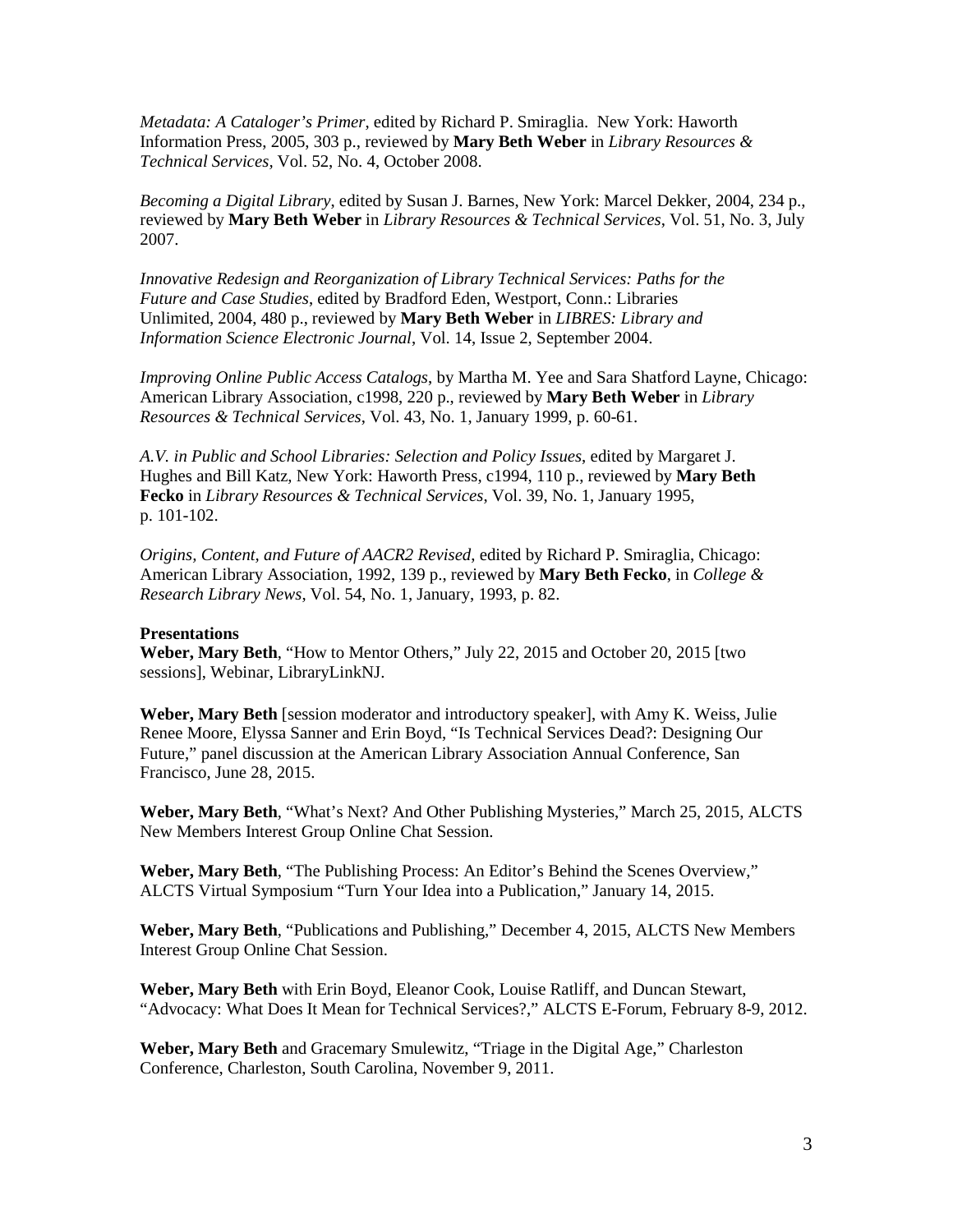**Weber, Mary Beth,** "The RUresearch Portal: Providing Customized Access for Specific Types of Data and Primary Users," LITA National Forum, St. Louis, MO, October 2, 2011.

**Weber, Mary Beth** and Christopher Cronin, "Preparing Your Library for RDA," ALCTS E-Forum, September 13-15, 2011.

**Weber, Mary Beth** and Gracemary Smulewitz, "E-Books Collections at Rutgers University," VALE E-books Collections Symposium, Montclair State University, Montclair, NJ, May 21, 2010.

**Weber, Mary Beth** and Gracemary Smulewitz, "Requests for Proposals: More Than a Contractual Agreement," VALE Annual Users Conference, Piscataway, NJ, January 8, 2010.

Agnew, Grace and **Mary Beth Weber**, "Building a Digital Cyberinfrastructure for New Jersey Education," PALINET 2008 Conference, Philadelphia, PA, October 27, 2008.

**Weber, Mary Beth,** "The Rutgers Workflow Management System," 2007 LITA National Forum, Denver, CO, October, 7, 2007.

**Weber, Mary Beth** and Sharon Favaro, "Beyond Dublin Core: Development of the Workflow Management System and Metadata Implementation at Rutgers, the State University of New Jersey," presented at the inaugural meeting of DigCCurr2007, an International Symposium in Digital Curation, Chapel Hill, NC, April 19, 2007.

**Weber, Mary Beth** and Lillian Gassie, "Creating Order from Chaos: Managing Electronic Resources in Unicorn," Unicorn Users Group International, Huntsville, Alabama, June 4, 1999.

**Fecko, Mary Beth**, Lisa German, and Judy Brugger, "The Pros and Cons of Cataloging Internet Resources," Computer Files Discussion Group, Association for Library Collections and Technical Services, Annual Conference of the American Library Association, New Orleans, LA, June 27, 1993.

**Fecko, Mary Beth** and Linda Langschied, "The Impact of Electronic Journals on Traditional Library Services," Sixth Annual Conference of the North American Serials Interest Group, San Antonio, TX, June, 1991 (two sessions).

# *PROFESSIONAL MEMBERSHIPS*

American Library Association, 1986-present

• Association for Library Collections and Technical Services, 1986-present

# *SERVICE*

#### **Editorial Boards**

**Editor**, *Library Resources & Technical Services (LRTS)* [official journal of the Association for Library Collections and Technical Services (ALCTS), Appointed July 1, 2012-July 1, 2016

- Solicit content for the journal.
- Works with the Board and ALCTS Executive Director to develop marketing and communications strategies to promote the journal.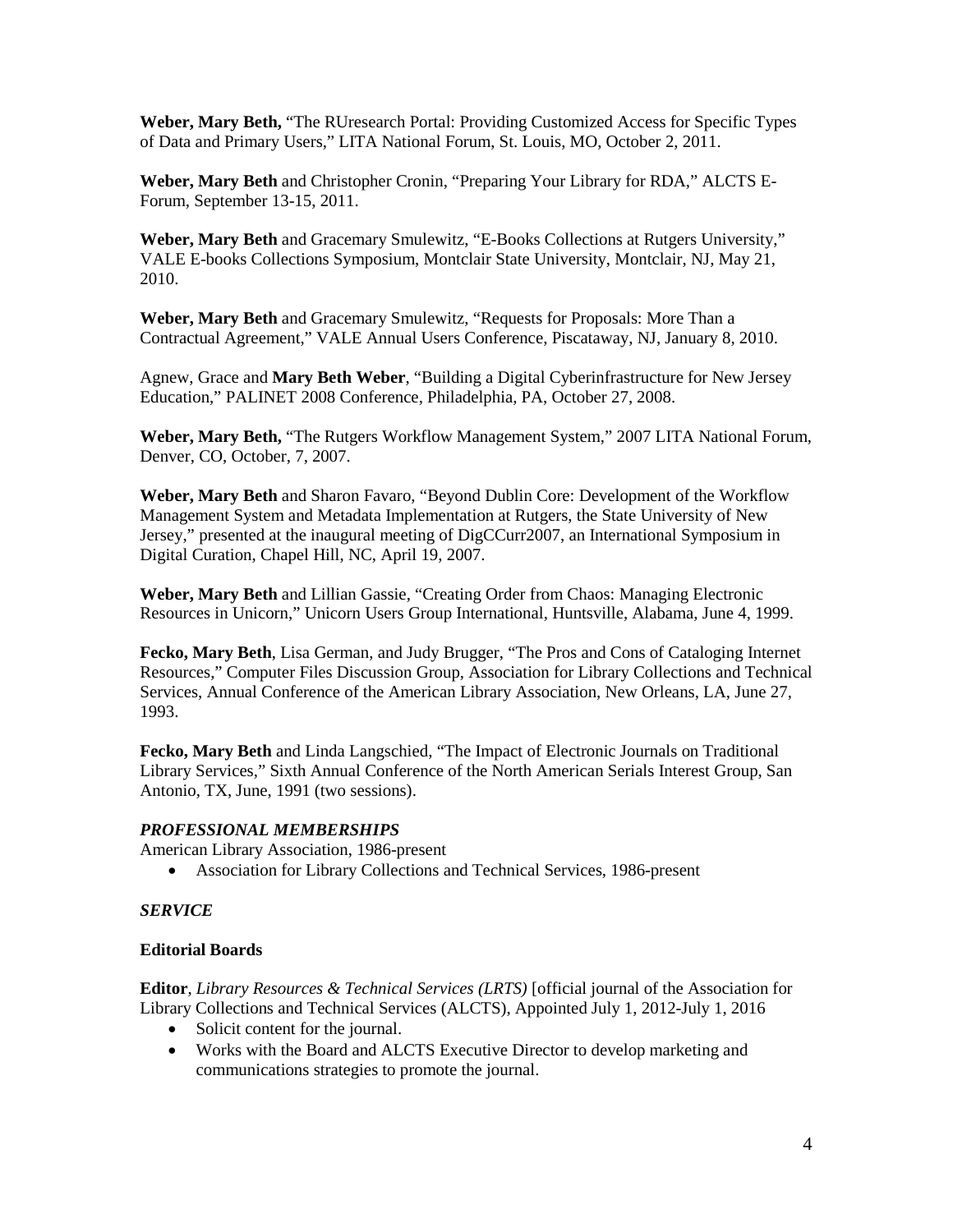- Chair meetings of the LRTS Editorial Board at the American Library Association Annual Conference and Midwinter Meeting [twice yearly]
- Serve as an ex-officio member of the ALCTS Publications Committee to develop and promote ALCTS' publishing program and products.

**Editor,** *ALCTS Newsletter Online* [online newsletter that reports the news and activities of ALCTS and its members, and serves as the voice of the association], Appointed for two three year terms, 2005-2011.

http://www.ala.org/ala/alcts/alctspubs/alctsnewsletter/

- Solicited, edited, and wrote articles and announcements for the newsletter
- Coordinated newsletter production with the ALCTS publications specialist in the Chicago office
- Served as an ex-officio member of the ALCTS Board of Directors and attended all board meetings, as well as meetings of the ALCTS Publications Committee and the *Library Resources and Technical Services (LRTS)* Board meetings

**Editor**, Essays and Opinions Section, *LIBRES: Library and Information Science Research Electronic Journal* [peer reviewed electronic journal], 2008-present.

- Review unrefereed submissions on a variety of topics related to library and information science, including analysis, evaluation, applications, and research in the area of library and information science.
- o **Associate Editor** *LIBRES*, 1993-2008 http://libres.curtin.edu.au/ Refereed submissions for articles. Participated in the double-blind method of reviewing. • Participated in development of policies, procedures, submissions, and special issues.

**Member**, Editorial Board, *MC Journal: The Journal of Academic Media Librarianship* [electronic journal], 1992-2002 (journal ceased publication in 2002)

• Regularly review educational videos and mediagraphies (bibliographies of various media materials) for inclusion in the journal.

**Intern**, Editorial Board, *College & Research Libraries*, 1993-1995

#### **Professional Organizations**

# **Association for Library Collections and Technical Services (ALCTS), American Library Association**

**Chair**, Advocacy Task Force, 2011-2012

- Hosted an eforum on technical services advocacy
- Prepared a report on technical services advocacy that led to the development of the ALCTS Advocacy and Policy Committee.

**Chair**, Outstanding Publication Award Jury, 2011

#### **Member (Ex-Officio)**, Board of Directors, 2005-2011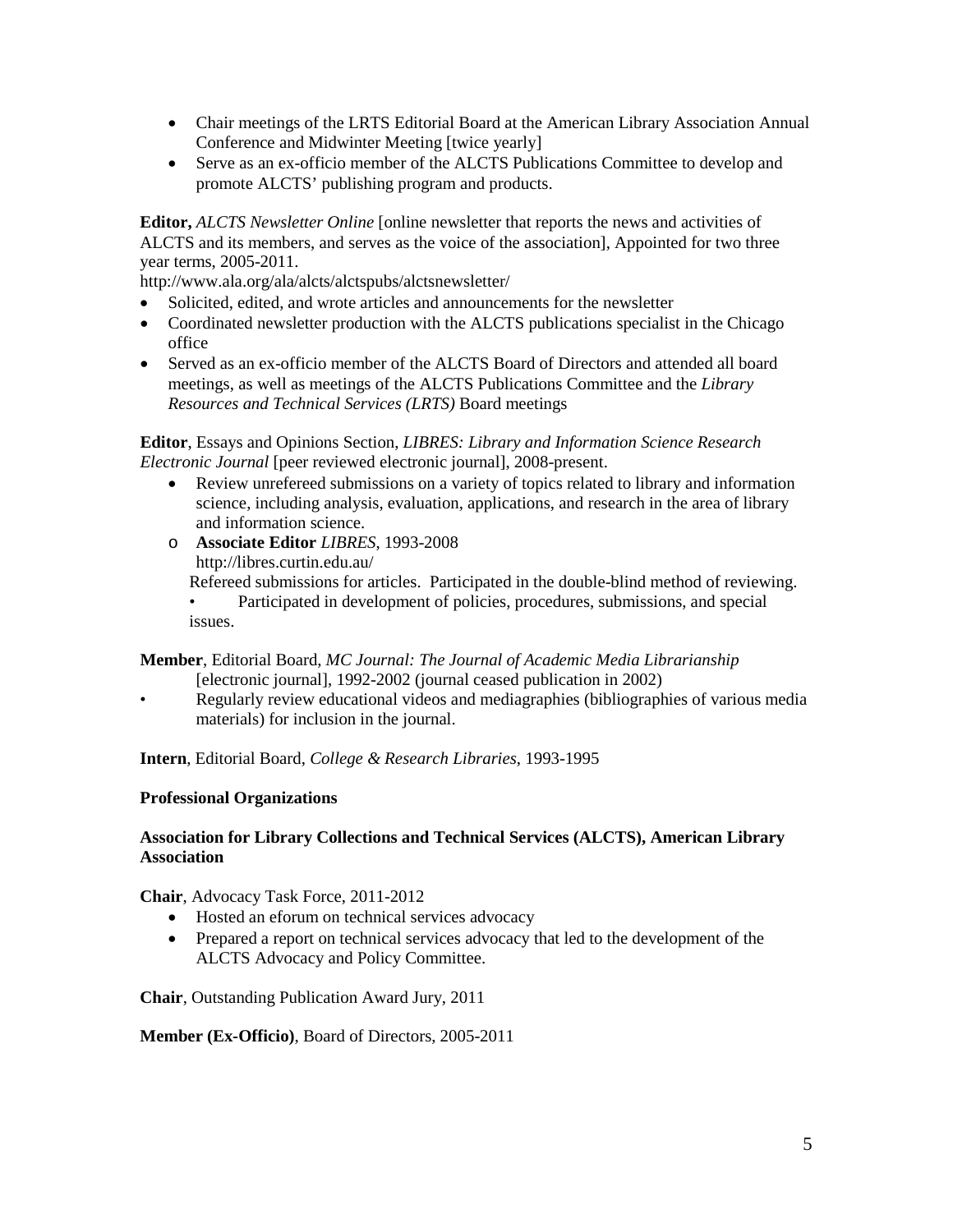**Ex-Officio Member**, Publications Committee, 2005-present

- Collaborate to develop initiatives to promote ALCTS' publishing program
- Plan and implement educational programs and training for new authors

**Member (Ex-Officio)**, Membership Committee, 2005-2011

**Member**, Audiovisual Cataloging Committee, 1993-1997

- Chair, 1996-1997
- Committee Representative to the Committee on Cataloging: Description and Access (CC:DA), 1995-1996
- Intern, 1993-1995

**Co-Chair** with Anne Sandberg-Fox and Laurel Jizba, Computer Files Discussion Group [name has been changed to Electronic Resources Discussion Group], 1994-1996

**Vice-Chair/Chair-Elect**, Copy Cataloging Discussion Group, 1993-1995

**State of New Jersey VALE Bibliographic Control and Metadata Committee,** 2007-2009, 2012-present

**Rutgers University Elected Member**, New Brunswick Faculty Council, 2008-2010

# **Rutgers University Libraries**

**Member,** VuFind Implementation Committee, October 2014-present

**Chair**, Libraries Futures Group [a mentoring committee for new tenure-track faculty], September 2014-present

**Member**, HathiTrust Task Force, 2015-

• **Chair**, HathiTrust Catalog and Discovery Working Group, 2015-

**Member,** RUResearch Team, 2010-present

**Mentor**, Libraries Faculty Mentoring Program, 2009-present

**Chair,** Approvals Vendor RFP Task Force, 2009

**Standing Member**, Libraries Resources Council, 2008-present

**Deputy Faculty Coordinator/Coordinator Elect (elected position)** 2004-2006

**Standing Member**, Cyberinfrastructure Steering Committee, 2006-present

**Co-Chair**, Metadata Working Group, 2006-present

**Chair**, Task Force to Develop a Library Faculty Mentoring Program, 2005-2006